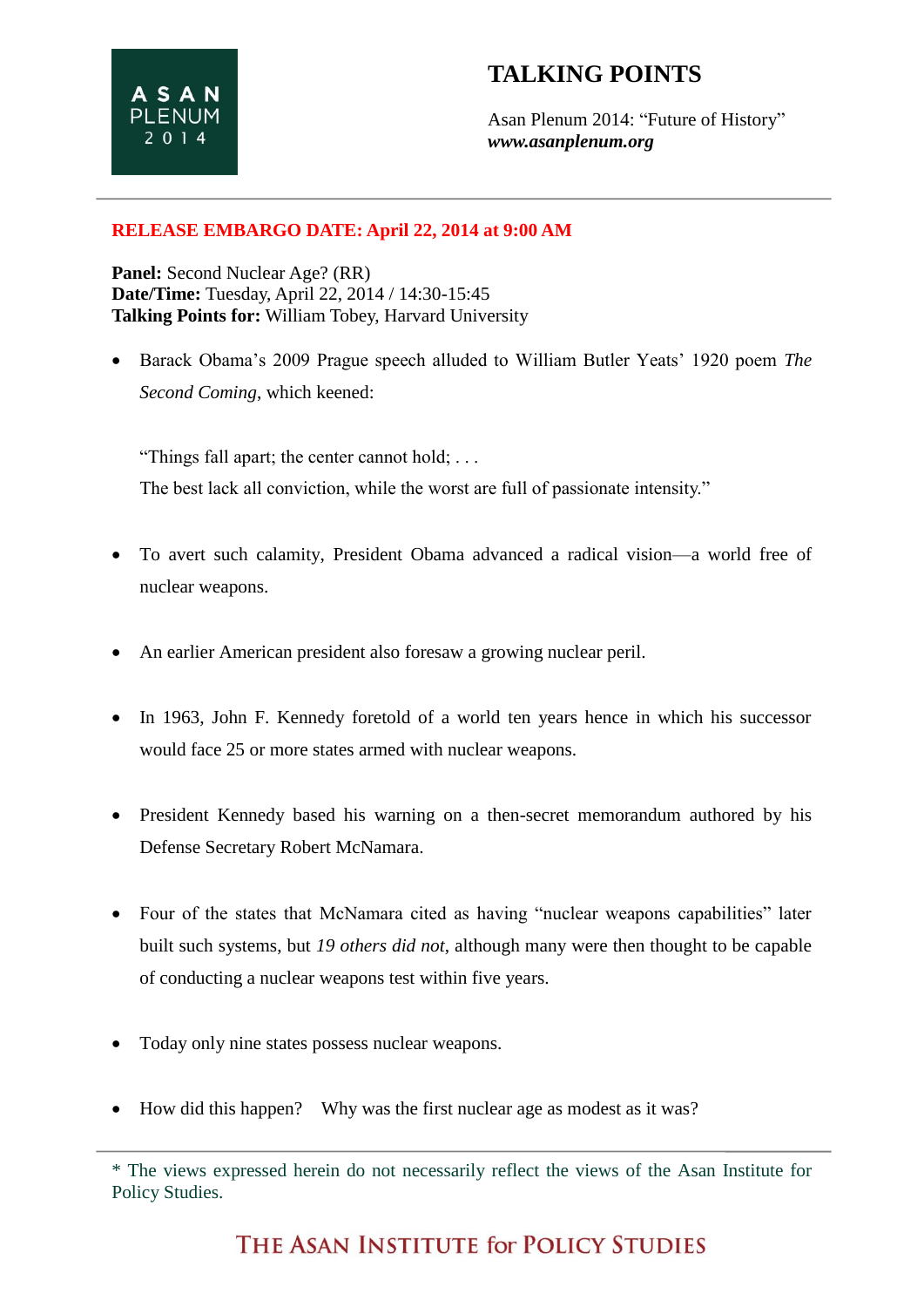

## **TALKING POINTS**

Asan Plenum 2014: "Future of History" *www.asanplenum.org*

McNamara himself offered some reasons in his memorandum to JFK:

"The motivations not to undertake programs are clearly strong. They include the high cost of weapons (and especially of sophisticated delivery systems), lack of clear military need, legal restrictions, concern for international repercussions, moral pressures, lack of effective independence in the case of the satellites to undertake a program, and the hope that diffusion will be halted."

- In some ways, the factors affecting nuclear proliferation are even more hopeful than they were fifty years ago.
- First, the Nonproliferation Treaty has proven remarkably durable.
	- o It entered into force in 1970 and was extended indefinitely a quarter century later.
	- o The Treaty, and the norms which support it, are widely accepted—surpassed only by the United Nations Charter in adherents—and now numbering 190.
	- o As a result, across many regions and even whole continents, there is effectively zero risk of proliferation.
- Second, the United States built a series of alliances, which included extended nuclear deterrence, greatly diminishing the perceived security benefits from independent nuclear weapons programs.
- Third, proliferation does not, ineluctably, beget proliferation.

<sup>\*</sup> The views expressed herein do not necessarily reflect the views of the Asan Institute for Policy Studies.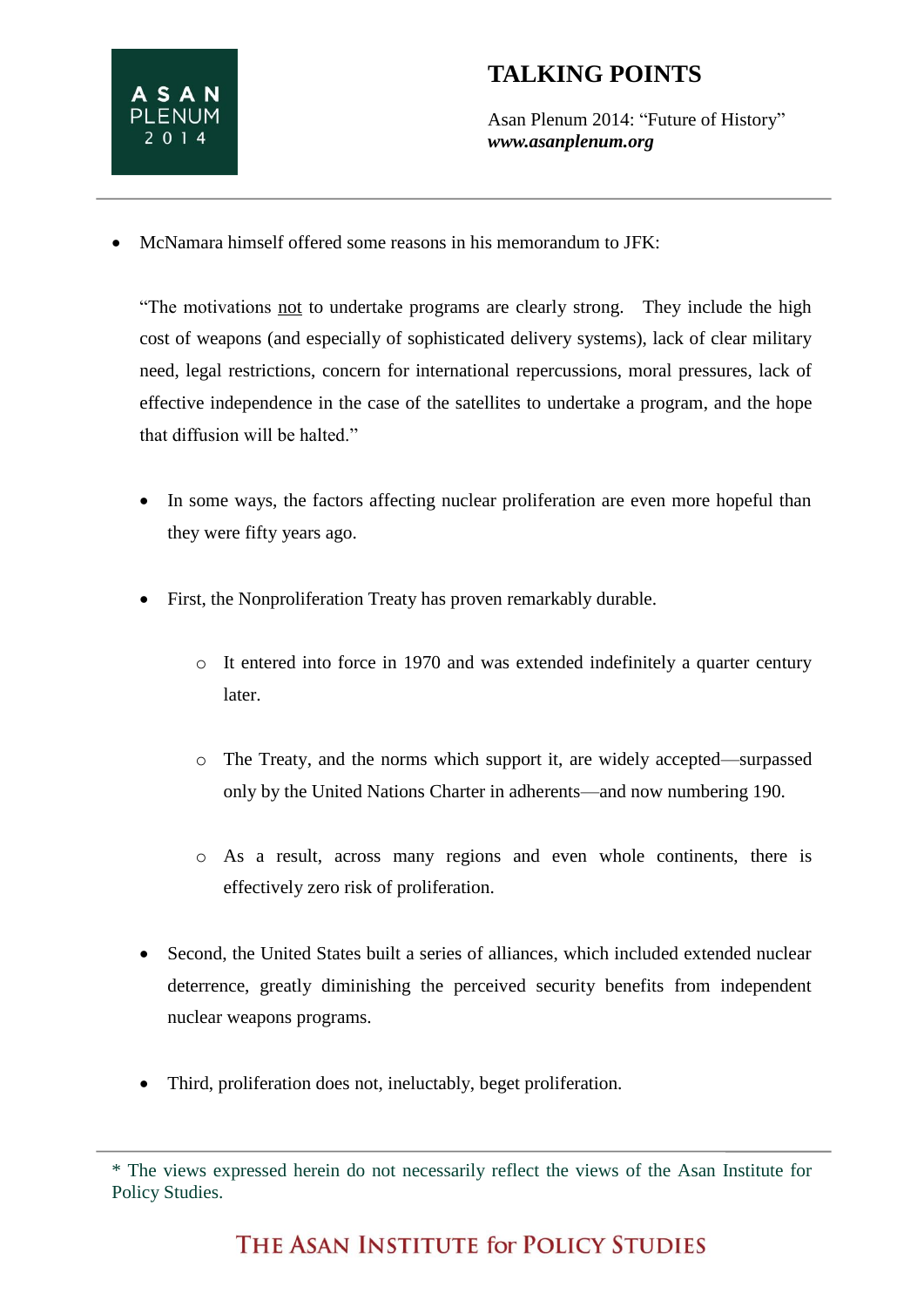## **TALKING POINTS**

Asan Plenum 2014: "Future of History" *www.asanplenum.org*

- o The number of states with nuclear weapons is the same today as it was 25 years ago—with South Africa renouncing its program and North Korea finally confessing its covert effort.
- o Indeed, it has proven possible to reverse the spread of nuclear weapons, in the cases of South Africa, Belarus, Kazakhstan, and Ukraine.
- Does this mean there is no real danger from nuclear proliferation?
- No. The threat of nuclear proliferation is acute, but limited.
	- o With Syria beset by civil war, it is now limited to North Korea, which has tested nuclear weapons, and Iran, which has tested the international community.
	- o Although both countries pose serious threats to international peace and security, they are essentially alone.
- But, what of the risk of a proliferation cascade, set off in response to North Korea and Iran?
- Remembering four points can help us steer past this disaster:
- First, Iran and North Korea's neighbors have every incentive to threaten proliferation in hopes of evoking stronger action against Tehran and Pyongyang.
	- o In short, diplomats sometimes bluff.
- Second, extended deterrence remains vital to preventing further proliferation. Today, Seoul and Tokyo rightly rely on strong alliances with the United States.

<sup>\*</sup> The views expressed herein do not necessarily reflect the views of the Asan Institute for Policy Studies.